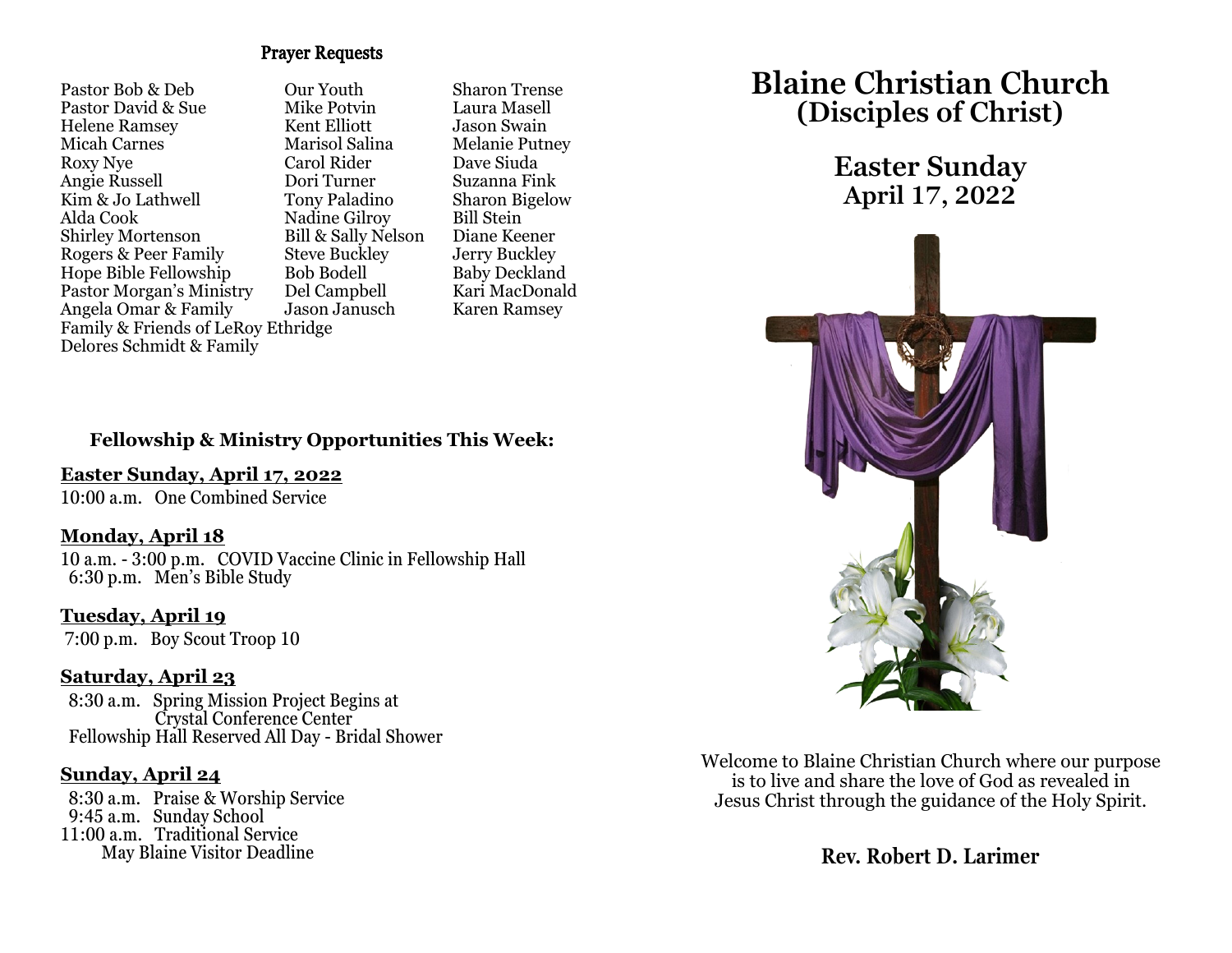

# *Blaine Christian Church (Disciples of Christ)*

7018 Putney Road Arcadia, Michigan 49613 231-352-9148 www.blainechristianchurch.org blainechurch@gmail.com



This is a combined service of worship and praise celebrating the resurrection of Jesus Christ.

Coffee fellowship will follow the service.

### SERVING TODAY

 Minister: Rev. Robert D. Larimer Elders: Sarah Esper, Deb Larimer Worship Leader: Sarah Esper Prelude: Lynda Faber Choir Director: Carolyn Waterson Pianist: Mercy Sobkoviak Children's Moment: Pastor David Kids Kare: Mary Barnum - Kids Kare will follow the Anthem Greeter: Chuck Wolverton Usher: Sally Wolverton Fellowship:

### **The Lord's Prayer**

Our Father, who art in heaven, hallowed be Thy name. Thy Kingdom come, Thy will be done on earth as it is in heaven. Give us this day, our daily bread and forgive us our debts as we forgive our debtors. Lead us not into temptation, but deliver us from evil. For thine is the kingdom and the power and the glory forever. Amen.

\*Indicates all who are able, please stand.

Time of Sharing

\*Passing the Peace of Christ

\*Songs of Praise

\*Invocation

\*Response - Alleluia

Children's Moment

Anthem - On Resurrection Morn

Scripture Readings 1 Corinthians 15:19-26 Pg. 933 John 20:1-18 Pg. 880

Sermon - "Who Are You Looking For?"

| <i>*</i> Hymn of Invitation |                       | #226 |
|-----------------------------|-----------------------|------|
|                             | He Lives! $(vs. 1-2)$ |      |
| *Invitation                 |                       | #226 |
|                             | He Lives! $(vs. 3)$   |      |

Joys and Concerns Pastoral Prayer

Call to Communion

Hymn of Preparation # 222 Christ Is Risen! Shout Hosanna!

### Sharing of the Bread & Cup

 All who profess Jesus Christ as Lord and Savior are invited to come forward, break off a piece of bread, dip the bread into the juice, and partake. Individuals cups are available in the chair ahead of you if you so choose.

\*Benediction

 $*Closing Chorus$   $*226$ 

He Lives! (Refrain)